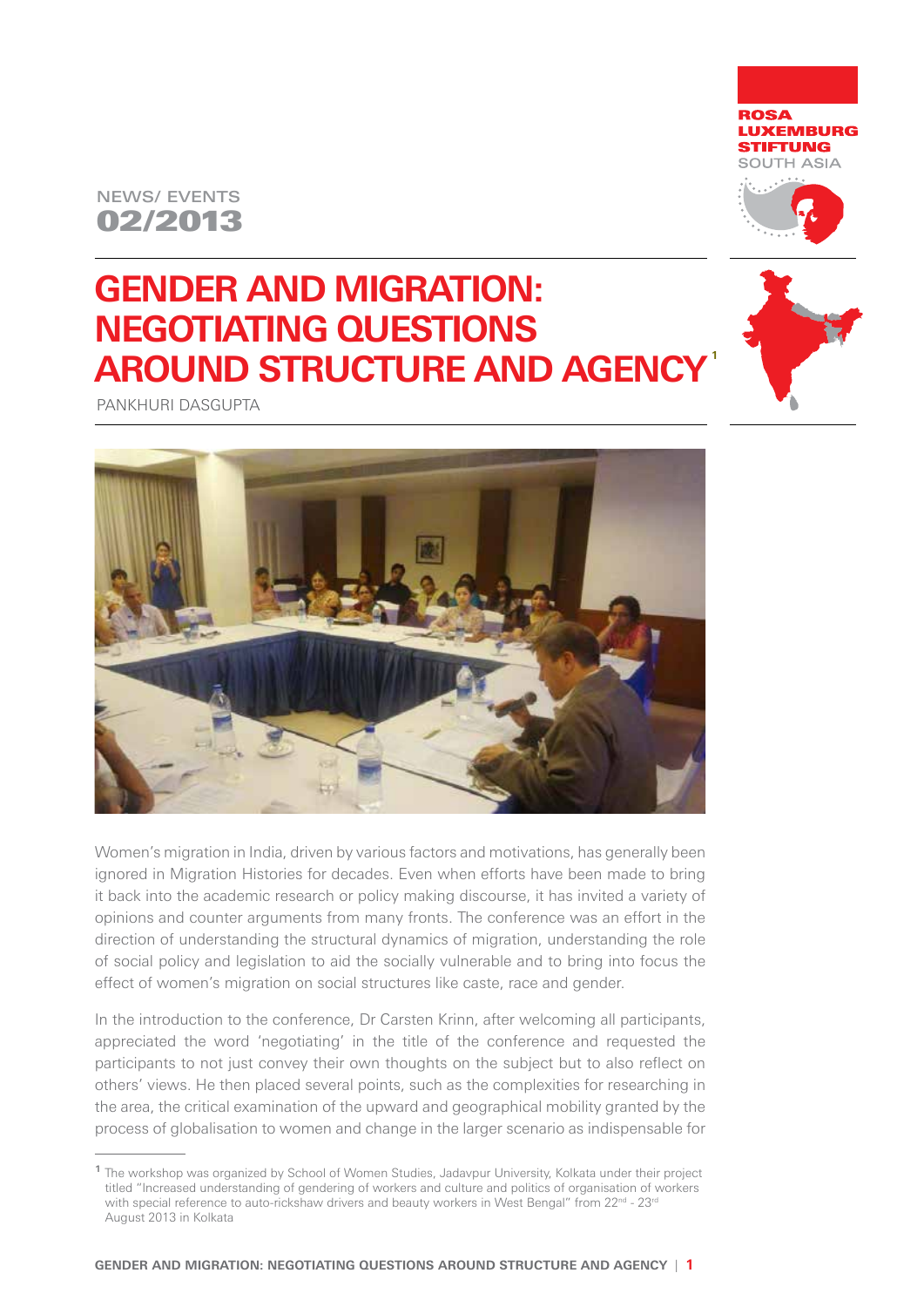better living and working conditions of the people, as markers for the participants to think about while presenting and dialoguing with each other later.

The session was then handed over to Dr. Samita Sen who in her Keynote Address set the tone for the rest of the conference. She historically situated the process of female migrations in India and posed various facets of a scientific study in the area to the participants. She cited her 2006-07 study and stated that even though a major part of women migration was still marriage-related, more and more female workers are becoming like single male workers, who migrate independent of their families. Their family too gradually adjusts to their absence. In her 2011 study she noted the trend for employing younger women and in her view, if the feminization of labour happened in the 1950s, its juvenalisation is happening now. This new group of migrants also has a different set of concerns as compared to previous migrants.

The first speaker, Ms Sujata Mody, began by giving a brief overview of her work among the migrant workers in NOKIA SEZ, cotton spinning mills and garment workers in Chennai. She spoke about the changing demography of the migrant female workers in her area of work as there is a considerable shift in the choice of employment for women from agricultural and other unskilled work in rural areas to semi-skilled work in the garment factories. She gave a detailed account of the dynamics of the Nokia Special Economic Zone in Chennai and elaborated on the employment processes of women migrant workers and their working conditions in it. Further, with the help of the example of the Cotton Spinning Mills, she illustrated how there is a systematic suppression of minimum wages in such industries and how the lowest wages always go to industries dominated by women.

The next speaker, Mr Ashok Khandelwal, presented his analysis on the 'Feminisation of Agriculture and the Changing Face of Male Migration in the Country'. He began by clarifying his definition of the term 'migration' and defined it, in the context of his paper, as not changing location but rather abandoning old employment for another one. He emphasized that the role of women in agriculture is increasing and agricultural roles such as Land Preparation where women were not dominant earlier are being taken up by women. He lay stress on the fact that this increase is not by choice, neither has it led to women empowerment since it has been caused by the massive agrarian crisis in the country. He criticised the Indian state by saying that its goal to corporatize agriculture and make 75% of the population urban by 2025 was absurd. Instead the government should give more ownership of land to women and concentrate on social welfare schemes. The central concept used by Mr. Khandelwal, namely, 'Feminisation of Labour' faced many questions as the validity of such a term has been much debated given the new research in the area.

Ms Indrani Mazumdar based her paper on her research undertaken at Centre for Women's Development Studies and spoke about 'Some Issues related to Caste and Gender in women's labour Migration'. She began by contextualising the research and said that it was undertaken due to lack of record on female migrant workers who were in a vulnerable position in the society. By citing various data collected during her extensive research she was able to show the participants various dominant patterns in female migration in the country such as a gendered employment crisis given the context of agrarian crisis, volatility in jobs and increase in unpaid labour. Since this sort of comprehensive data on female migration is rare, Ms Mazumdar's research is an important contribution to both academic and policy making processes.

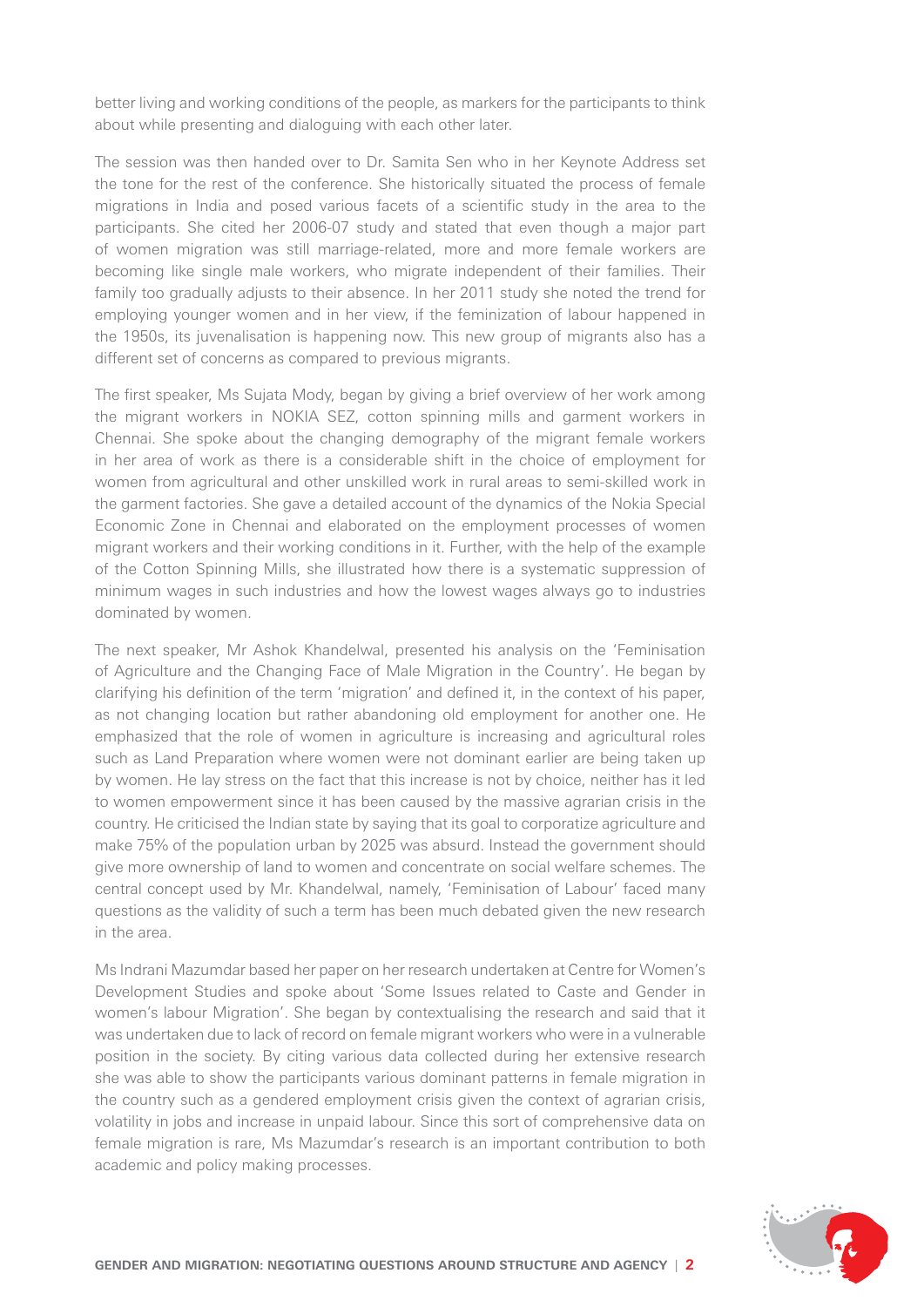In her interesting paper titled 'Migrating for Marriage: Locating Humanity, Emotion and Agency in Cross- Region Marriages, Dr. Ravinder Kaur explained the recent phenomena of cross regional marriages occurring due to poverty, no dowry, or lack of women in an area. She referred to these brides who travel from regions as far as Bengal, Assam, Kerela and Nepal to the regions of Delhi and Haryana as 'Long Distance Brides'. She gave both the negative and the positive side of this phenomena by talking about stories of abuse and violence but also of affection and radical changes in family structures.

Dr. Parveena Kodoth's paper titled 'Female Breadwinners and the Gender Norm in Kerala: The Case of Emigrant Domestic Workers' dealt with the Political economy of a large section of female Migration in Kerala. She began by explaining the concept of agency and how it works given the context of the Emigrant domestic workers and the prevailing gender norms in Kerala. Through specific case studies Dr. Kodoth was able to illustrate important aspects related to the area such as 'who goes?', 'material contexts of the migrants', 'women's agency', and the 'existing politico-social situation in kerela' She said that they were mainly clustered in specific localities and came from Latin Catholic, Muslim or Hindu SC ST communities. Migrating internationally is also a matter of possessing resources as many women want to migrate but only some manage to do so. The question of 'who goes' is dependent on where a woman is positioned in relation to male provisioning. A breakdown in the provisioning system often helps women to migrate as women moving on their own initiative is rare. Many migrants are driven by a clearly defined aspiration in the beginning but overtime these aspirations also change after migrating as migration opens up diverse trajectories.

The important topic of 'Domestic workers and unionization was addressed by Sister Lissy. She began with the C189 Domestic Workers Convention of the ILO in 2011 and gave a brief summary of its aims and objectives. She further went on to explain the precarious social situation that the domestic workers in India live in. The profession is excluded from many labour laws and hence subjected to much abuse which includes sexual harassment and occupational hazards. She ended by saying that in order to ensure the effective implementation of these policies and improve the living conditions of domestic workers, it was imperative for social activists to organize women's collective and domestic workers unions.

Ms Neelanjana Sengupta concluded the conference by laying down certain important questions and themes discussed in the 2 days. She began with the problem of defining the term 'migrant worker' and set several parameters that had come to the fore during the course of the conference. A migrant maybe defined in terms of the social and/or physical spaces that she occupies. Migrants can be characterised by regions, sectors of work, other social factors like caste, class, gender etc. and the social institutions that mediate their process of migration. Female migrations is also classified as either 'marriage' or 'employment' related. She urged the participants to also try to rethink this difference. A migrant woman may also be defined by whether she is a single migrant or part of a migrant family. Factors in the macro-economic condition of the country also influences migration, for example the agrarian crisis has led to an influx of women in paid domestic work. Another important aspect raised by her was the question of state policy in relation to migrant women workers whether it be social security or minimum wages. The state's portrayal and the common perception of the female migrants is generally as someone 'vulnerable' and destitute and the state devises various measures to restrict her migration. However, migrant women have played a subversive role and sought to change the social and economic stereotypes ascribed to them. She also problematized the question of agency saying that choice to migrate need not be free or rational and